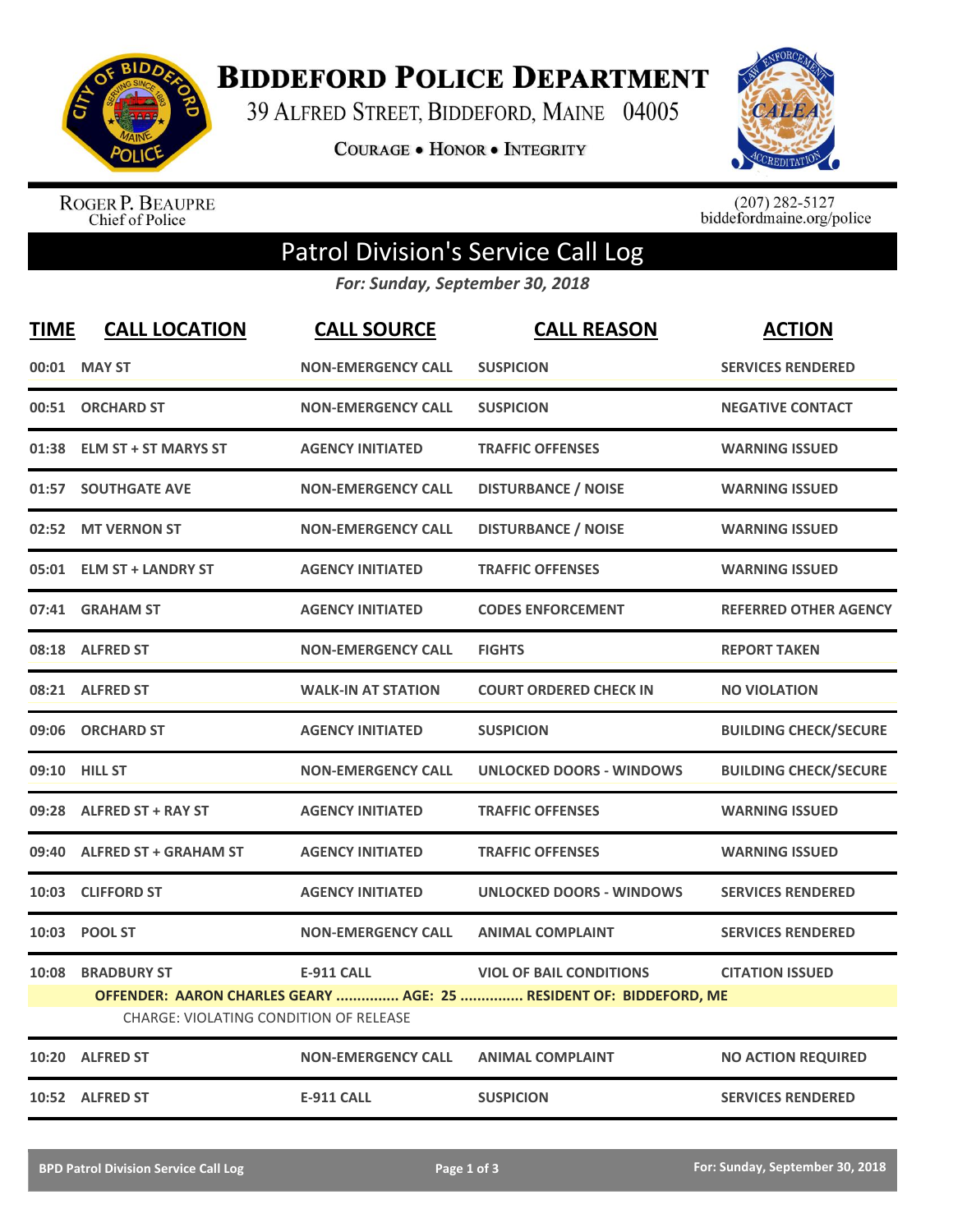## **TIME CALL LOCATION CALL SOURCE CALL REASON ACTION**

|  | 11:05 | <b>HIGH ST</b> |
|--|-------|----------------|
|--|-------|----------------|

**11:05 11:05 HIGH STATE STATE STATE STATE STATE STATE STATE STATE STATE STATE STATE STATE STATE STATE STATE STATE STATE STATE STATE STATE STATE STATE STATE STATE STATE STATE STATE STATE STATE STATE STATE STATE STATE ST** 

**OFFENDER: JOSHUA JAMES HAMPTON ............... AGE: 38 ............... RESIDENT OF: BIDDEFORD, ME** CHARGE: AGGRAVATED ASSAULT

|                               | 11:20 HILL ST                                       | <b>NON-EMERGENCY CALL</b> | <b>ANIMAL COMPLAINT</b>                                      | <b>NO ACTION REQUIRED</b> |
|-------------------------------|-----------------------------------------------------|---------------------------|--------------------------------------------------------------|---------------------------|
|                               | 11:43 FORTUNES ROCKS RD                             | <b>NON-EMERGENCY CALL</b> | <b>SUSPICION</b>                                             | <b>GONE ON ARRIVAL</b>    |
|                               | 11:46 OAK RIDGE RD                                  | <b>E-911 CALL</b>         | <b>JUVENILE OFFENSES</b>                                     | <b>SERVICES RENDERED</b>  |
|                               | 12:22 LINCOLN ST                                    | <b>E-911 CALL</b>         | 911 MISUSE                                                   | <b>NO ACTION REQUIRED</b> |
|                               | 13:11 ALFRED ST                                     | <b>RADIO</b>              | <b>SUSPICION</b>                                             | <b>GONE ON ARRIVAL</b>    |
|                               | 13:24 ALFRED ST + UNION ST                          | <b>AGENCY INITIATED</b>   | <b>ANIMAL COMPLAINT</b>                                      | <b>SERVICES RENDERED</b>  |
|                               | 13:42 ELM ST                                        | <b>AGENCY INITIATED</b>   | <b>TRAFFIC OFFENSES</b>                                      | <b>VSAC ISSUED</b>        |
|                               | 13:45 BIRCH ST                                      | <b>WALK-IN AT STATION</b> | <b>TRESPASSING</b>                                           | <b>REPORT TAKEN</b>       |
|                               | 14:27 HILL ST                                       | <b>AGENCY INITIATED</b>   | <b>TRAFFIC OFFENSES</b>                                      | <b>WARNING ISSUED</b>     |
|                               | 15:01 ELM ST                                        | <b>WALK-IN AT STATION</b> | <b>THEFT</b>                                                 | <b>REPORT TAKEN</b>       |
|                               | 15:07 HILL ST + COTTAGE ST                          | <b>AGENCY INITIATED</b>   | <b>TRAFFIC OFFENSES</b>                                      | <b>WARNING ISSUED</b>     |
|                               | <b>15:30 MAIN ST</b>                                | <b>AGENCY INITIATED</b>   | <b>ASSAULT</b>                                               | <b>REPORT TAKEN</b>       |
|                               | 15:41 SOUTH ST                                      | <b>AGENCY INITIATED</b>   | <b>TRAFFIC OFFENSES</b>                                      | <b>WARNING ISSUED</b>     |
|                               | 15:55 ALFRED ST + MEDICAL CENTER D AGENCY INITIATED |                           | <b>TRAFFIC OFFENSES</b>                                      | <b>WARNING ISSUED</b>     |
|                               | 16:14 POOL ST + MADDOX POND RD                      | <b>AGENCY INITIATED</b>   | <b>TRAFFIC OFFENSES</b>                                      | <b>WARNING ISSUED</b>     |
|                               | 16:22 SOUTH ST                                      | <b>E-911 CALL</b>         | <b>THEFT</b>                                                 | <b>SERVICES RENDERED</b>  |
|                               | 16:26 POOL ST + MARBLEHEAD LN                       | <b>AGENCY INITIATED</b>   | <b>TRAFFIC OFFENSES</b>                                      | <b>WARNING ISSUED</b>     |
|                               | 16:33 ALFRED ST + CLARK ST                          | <b>AGENCY INITIATED</b>   | <b>TRAFFIC OFFENSES</b>                                      | <b>WARNING ISSUED</b>     |
|                               | <b>16:59 FORTUNES ROCKS RD</b>                      | <b>NON-EMERGENCY CALL</b> | <b>SUSPICION</b>                                             | <b>SERVICES RENDERED</b>  |
|                               | 17:21 POOL ST                                       | <b>AGENCY INITIATED</b>   | <b>TRAFFIC OFFENSES</b>                                      | <b>WARNING ISSUED</b>     |
|                               | 18:00 POOL ST + BLANDINGS WAY                       | <b>AGENCY INITIATED</b>   | <b>TRAFFIC OFFENSES</b>                                      | <b>WARNING ISSUED</b>     |
|                               | 18:04 SPRUCE ST                                     | <b>NON-EMERGENCY CALL</b> | <b>WARRANT ARREST</b>                                        | <b>ARREST(S) MADE</b>     |
|                               | <b>CHARGE: WARRANT ARREST</b>                       |                           | OFFENDER: MICHAEL BARNES  AGE: 27  RESIDENT OF: LEWISTON, ME |                           |
| 18:25 ALFRED ST + PRECOURT ST |                                                     |                           |                                                              |                           |